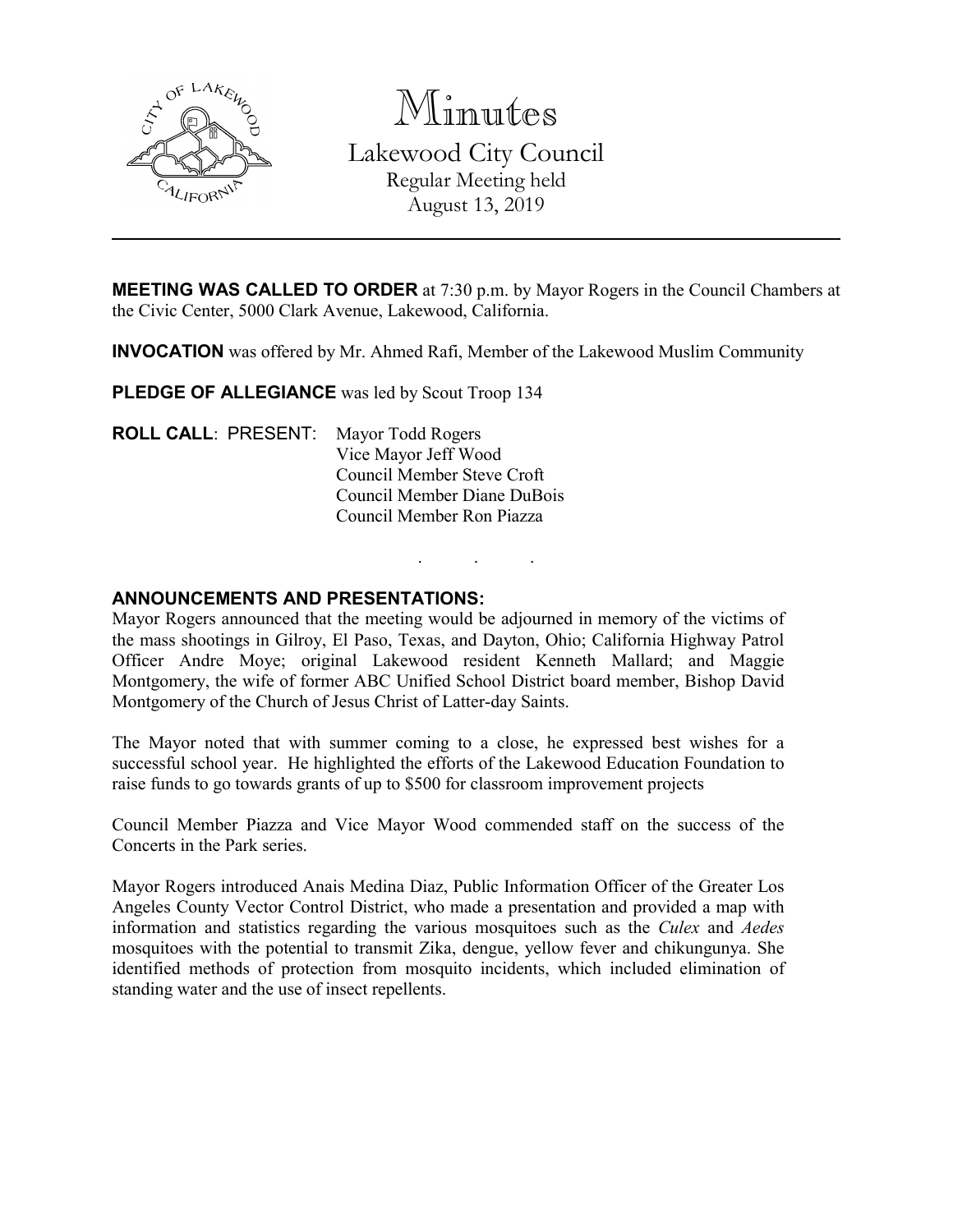## **ANNOUNCEMENTS AND PRESENTATIONS:** - Continued

Council Member Croft expressed gratitude to Ms. Medina Diaz for her presentation. He reported that the uptick of incidents from the previous year were related to the introduction of the *Aedes* mosquitos, commonly referred to as ankle biters, that had migrated into the area. He stated that unlike the *Culex* variety, which tended to bite at dusk or dawn, the *Aedes* would bite at any time of the day. He encouraged residents to visit the District's website for more information and to remain vigilant and aware of potential sources of standing water citing that even a bottle cap obscured by plants could fill up enough to allow mosquitos to breed. He added that with people becoming more educated and by being more involved, it would make a difference.

Ms. Medina Diaz concurred by stating that mosquito control was a shared responsibility and cited the available resources provided by the District, such as brochures, social media content and community events. She identified the recommended insect repellent ingredients that were recommended by the Center for Disease Control, such as DEET, Picaridin, IR3535 and oil of lemon eucalyptus.

Responding to Council Member Piazza's inquiry regarding mosquito bites, Ms. Medina Diaz stated that West Nile virus symptoms did not usually manifest immediately and that the older adult population and those with compromised immune systems would suffer the more severe symptoms which included cold-like symptoms such as fever, rash, and cough and could lead into paralysis, meningitis and even a coma.

Vice Mayor Wood inquired whether the map could provide more detail to include major streets and landmarks, such as schools and parks. Ms. Medina Diaz replied that she would work with the District's GIS/IT staff personnel to create more of the visually identifiable locations.

In response to further questions from Vice Mayor Wood regarding public information dissemination, City Manager Thaddeus McCormack stated that further outreach efforts could be continued beyond the summer months.

Ms. Medina Diaz responded to Vice Mayor Wood's query regarding sightings of Vector Control vehicles by stating that District staff were spraying larvicides to target mosquito larvae and did not affect others that might drink from the same water source.

Council Member Croft and Ms. Medina Diaz highlighted the efforts of Thelma and Louise, the mosquito mascots, as well as the mosquito swat lab, a mobile hands-on lab with 3D screens, which focused on educating students and their families.

. . .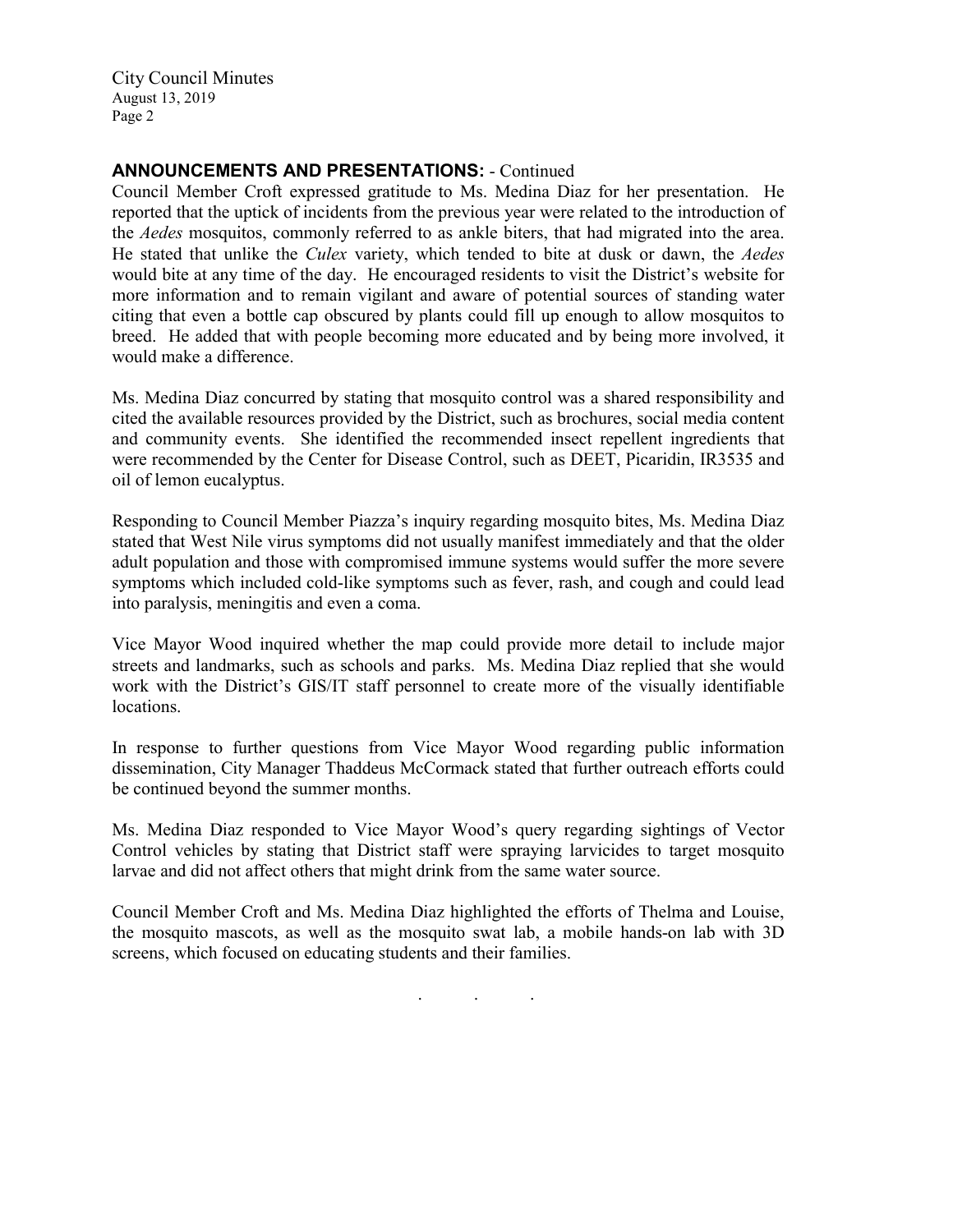# **ROUTINE ITEMS:**

COUNCIL MEMBER PIAZZA MOVED AND COUNCIL MEMBER CROFT SECONDED TO APPROVE ROUTINE ITEMS 1 THROUGH 14.

- RI-1 Approval of Minutes of the Meetings held June 11, and July 23, 2019
- RI-2 Approval of Personnel Transactions
- RI-3 Approval of Registers of Demands
- RI-4 Report of City Council Committees' Activities
- RI-5 Approval of Monthly Report of Investment Transactions July 2019
- RI-6 RESOLUTION NO. 2019-29; A RESOLUTION OF THE CITY COUNCIL OF THE CITY OF LAKEWOOD AUTHORIZING THE DESTRUCTION OF CERTAIN PUBLIC RECORDS OF THE DEPARTMENT OF ADMINISTRATION MORE THAN TWO YEARS OLD

RESOLUTION NO. 2019-30; A RESOLUTION OF THE CITY COUNCIL OF THE CITY OF LAKEWOOD AUTHORIZING THE DESTRUCTION OF CERTAIN PUBLIC RECORDS OF THE DEPARTMENT OF ADMINISTRATION MORE THAN TWO YEARS OLD

RESOLUTION NO. 2019-31; A RESOLUTION OF THE CITY COUNCIL OF THE CITY OF LAKEWOOD AUTHORIZING THE DESTRUCTION OF CERTAIN PUBLIC RECORDS OF THE DEPARTMENT OF CITY CLERK MORE THAN TWO YEARS OLD

RESOLUTION NO. 2019-32; A RESOLUTION OF THE CITY COUNCIL OF THE CITY OF LAKEWOOD AUTHORIZING THE DESTRUCTION OF CERTAIN PUBLIC RECORDS OF THE DEPARTMENT OF COMMUNITY DEVELOPMENT MORE THAN THREE YEARS OLD

RESOLUTION NO. 2019-33; A RESOLUTION OF THE CITY COUNCIL OF THE CITY OF LAKEWOOD AUTHORIZING THE DESTRUCTION OF CERTAIN PUBLIC RECORDS OF THE DEPARTMENT OF FINANCE AND ADMINISTRATIVE SERVICES MORE THAN TWO YEARS OLD

RESOLUTION NO. 2019-34; A RESOLUTION OF THE CITY COUNCIL OF THE CITY OF LAKEWOOD AUTHORIZING THE DESTRUCTION OF CERTAIN PUBLIC RECORDS OF THE DEPARTMENT OF PERSONNEL MORE THAN TWO YEARS OLD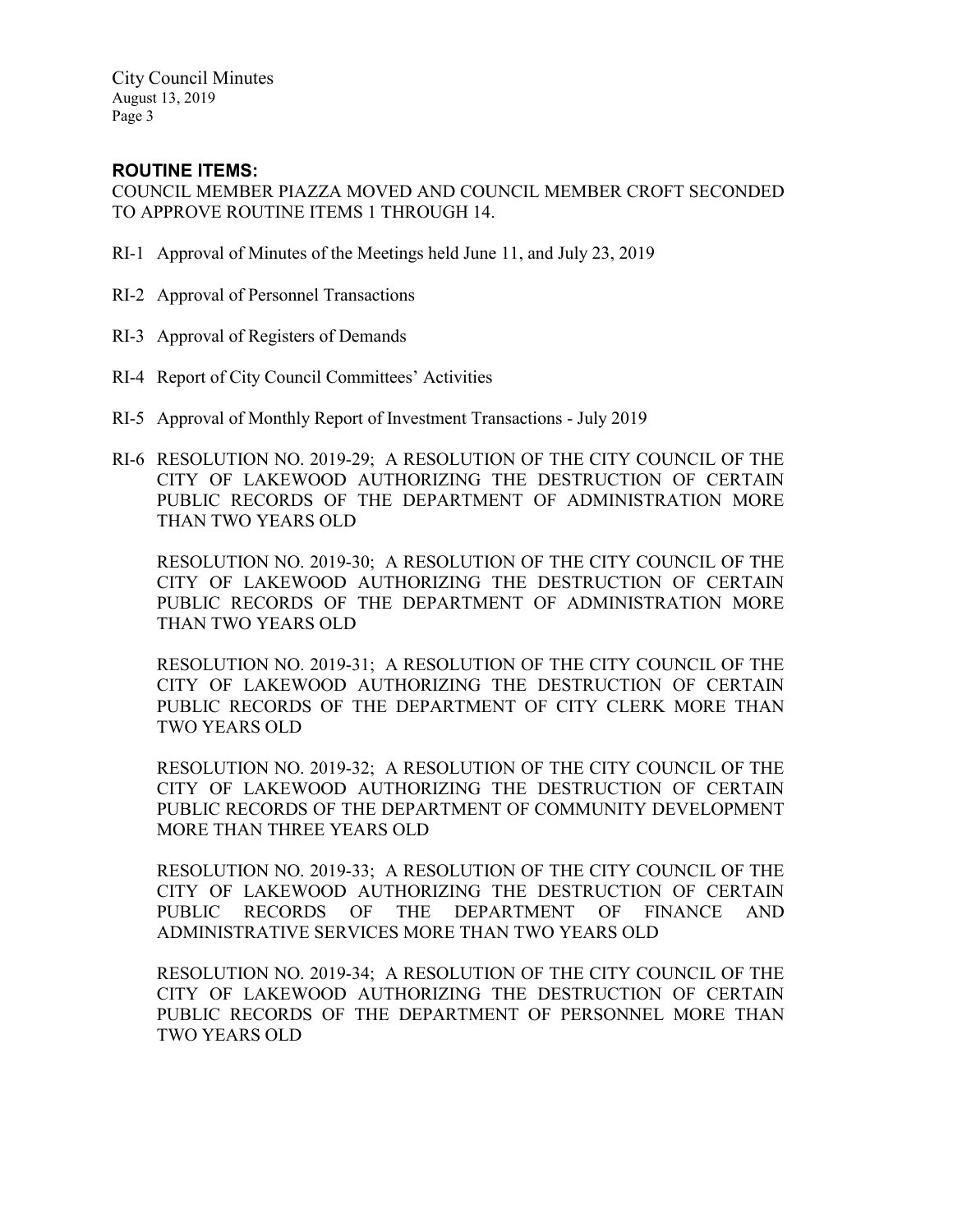#### **ROUTINE ITEMS:** - Continued

RESOLUTION NO. 2019-35; A RESOLUTION OF THE CITY COUNCIL OF THE CITY OF LAKEWOOD AUTHORIZING THE DESTRUCTION OF CERTAIN PUBLIC RECORDS OF THE DEPARTMENT OF RECREATION AND COMMUNITY SERVICES MORE THAN TWO YEARS OLD

RESOLUTION NO. 2019-36; A RESOLUTION OF THE CITY COUNCIL OF THE CITY OF LAKEWOOD AUTHORIZING THE DESTRUCTION OF CERTAIN PUBLIC RECORDS OF THE DEPARTMENT OF WATER RESOURCES MORE THAN TWO YEARS OLD

- RI-7 Approval of Agreements with Lew Edwards Group and FM3 Research for Community Engagement and Public Opinion Surveying Related to the City's Fiscal Situation
- RI-8 RESOLUTION NO. 2019-37; A RESOLUTION OF THE CITY COUNCIL OF THE CITY OF LAKEWOOD ESTABLISHING EMPLOYEE BENEFITS, DEFINING THE CONDITIONS AND HOURS OF EMPLOYMENT AND ADOPTING A CLASSIFICATION AND COMPENSATION PLAN FOR UNREPRESENTED CITY OFFICERS AND EMPLOYEES
- RI-9 RESOLUTION NO. 2019-38; A RESOLUTION OF THE CITY COUNCIL OF THE CITY OF LAKEWOOD REPEALING RESOLUTION NO. 2018-38 PERTAINING TO HOURLY-RATED PART-TIME EMPLOYEES AND ENACTING A PERSONNEL RESOLUTION ESTABLISHING THE COMPENSATION, RULES AND REGULATIONS PERTAINING TO HOURLY-RATED PART-TIME EMPLOYEES
- RI-10 RESOLUTION NO. 2019-39; A RESOLUTION OF THE CITY COUNCIL OF THE CITY OF LAKEWOOD ESTABLISHING PAYING AND REPORTING THE VALUE OF EMPLOYER PAID MEMBER CONTRIBUTION FOR UNREPRESENTED CITY OFFICERS AND EMPLOYEES
- RI-11 Approval of Agreement with City of Cerritos to Cost Share Del Amo Paving Maintenance East of Bloomfield
- RI-12 Approval of Amendment No. 7 for Filtration Alternative Study for Mayfair Park Water Capture Project with Tetra Tech, Incorporated

. . .

RI-13 Appropriation of Funds for Facilities Maintenance Annual Projects

RI-14 Purchase of Riding Mower for RCS-ERD

UPON ROLL CALL VOTE, THE MOTION WAS APPROVED:

AYES: COUNCIL MEMBERS: Croft, DuBois, Wood, Piazza and Rogers NAYS: COUNCIL MEMBERS: None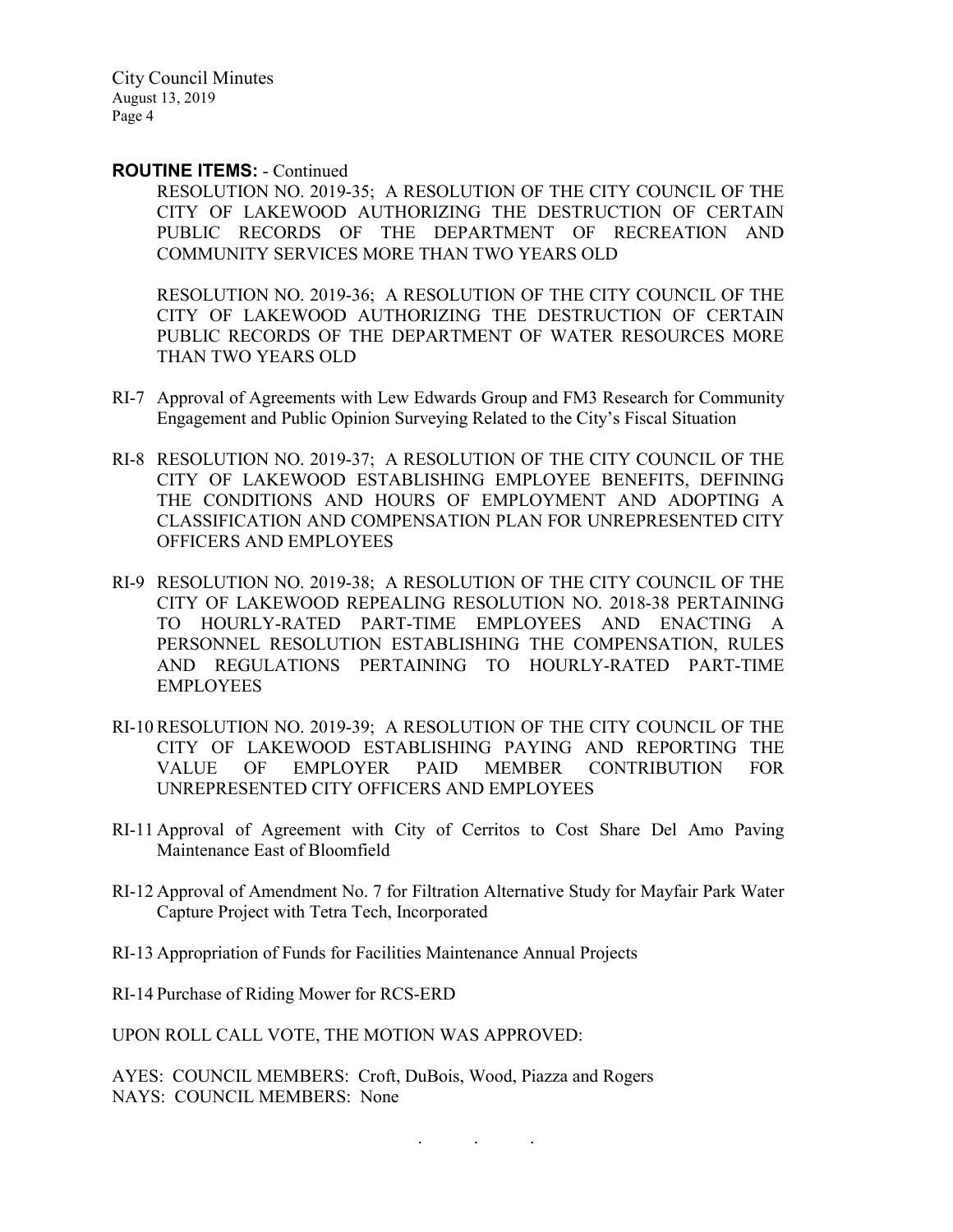# **1.1 • REPORT OF DELINQUENT FEES AND CHARGES FOR GARBAGE, WASTE AND REFUSE COLLECTION AND DISPOSAL**

Jose Gomez, Director of Finance and Administrative Services, made a presentation based on the report in the agenda and reported that 464 notices had been mailed to property owners with delinquent charges pending for garbage, waste and refuse collection. He advised that as of close of business this day, 273 accounts remained delinquent totaling approximately \$48,200 and that payments would continue to be accepted until August 15th. It was the recommendation of staff that the City Council adopt the proposed resolution confirming the report of delinquent fees.

Responding to Mayor Rogers' inquiry regarding increases each year in the number of delinquent accounts as well as the amount totals, Mr. Gomez replied that it had been difficult to determine the cause of such trends but noted that staff had been considering options to incentivize the process.

Mr. Gomez confirmed for Vice Mayor Wood that services could not be curtailed due to nonpayment since it was a public health issue.

Mayor Rogers opened the public hearing at 7:59 p.m. and called for anyone in the audience wishing to address the City Council on this matter. There was no response.

RESOLUTION NO. 2019-40; A RESOLUTION OF THE CITY COUNCIL OF THE CITY OF LAKEWOOD CONFIRMING THE REPORT OF DELINQUENT FEES AND CHARGES FOR GARBAGE, WASTE AND REFUSE COLLECTION AND DISPOSAL WITHIN THE CITY OF LAKEWOOD, COUNTY OF LOS ANGELES, STATE OF CALIFORNIA, MAY 31, 2019

VICE MAYOR WOOD MOVED AND COUNCIL MEMBER PIAZZA SECONDED TO ADOPT RESOLUTION NO. 2019-40. UPON ROLL CALL VOTE, THE MOTION WAS APPROVED:

. . .

AYES: COUNCIL MEMBERS: Croft, DuBois, Wood, Piazza and Rogers NAYS: COUNCIL MEMBERS: None

## **1.2 • CONGESTION MANAGEMENT PROGRAM**

Abel Avalos, Director of Community Development, made a presentation based on the memo in the agenda and stated that the Congestion Management Program (CMP) was a Staterequired program that directed local agencies to prepare an annual report showing development activity and the adoption of a resolution to self-certify conformance with CMP requirements. He reported that the CMP for all of Los Angeles County had been developed by the Metropolitan Transportation Authority and essentially addressed the impact of local growth on the regional transportation system. It was the recommendation of staff that the City Council hold a public hearing and adopt the proposed resolution finding the City to be in conformance with the Congestion Management Program and adopting the Local Development Report.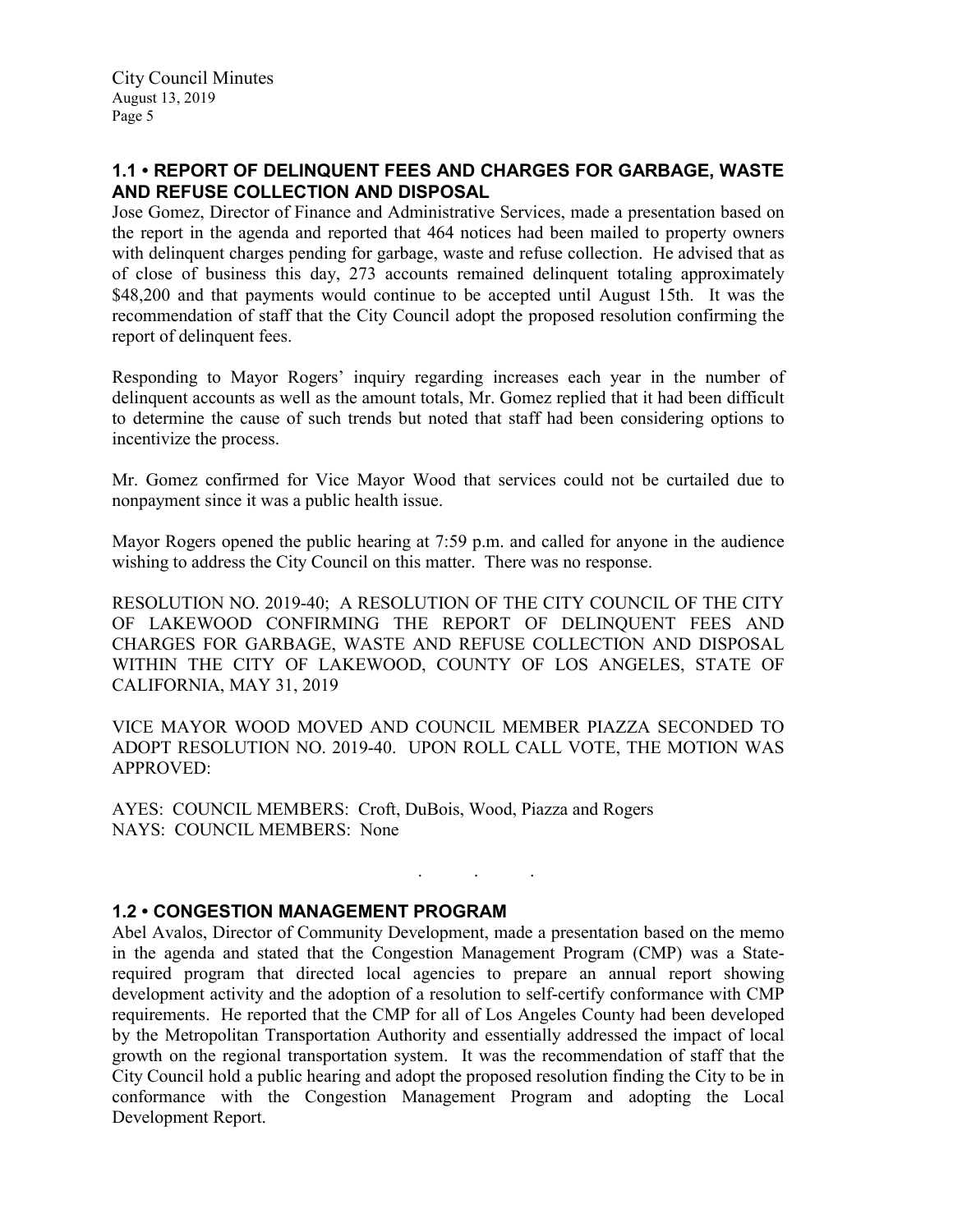### **1.2 • CONGESTION MANAGEMENT PROGRAM** - Continued

Mayor Rogers opened the public hearing at 8:03 p.m. and called for anyone in the audience wishing to address the City Council on this matter. There was no response.

RESOLUTION NO. 2019-41; A RESOLUTION OF THE CITY COUNCIL OF THE CITY OF LAKEWOOD, CALIFORNIA, FINDING THE CITY TO BE IN CONFORMANCE WITH THE CONGESTION MANAGEMENT PROGRAM (CMP) AND ADOPTING THE CMP LOCAL DEVELOPMENT REPORT, IN ACCORDANCE WITH CALIFORNIA GOVERNMENT CODE SECTION 65089

COUNCIL MEMBER PIAZZA MOVED AND COUNCIL MEMBER CROFT SECONDED TO ADOPT RESOLUTION NO. 2019-41. UPON ROLL CALL VOTE, THE MOTION WAS APPROVED:

. . .

AYES: COUNCIL MEMBERS: Croft, DuBois, Wood, Piazza and Rogers NAYS: COUNCIL MEMBERS: None

### **1.3 • WATER SYSTEM PUBLIC HEALTH GOALS REPORT 2016-2018**

Jason Wen, Director of Water Resources, made a presentation based on the memo in the agenda and stated that State and Federal contaminant level goals required the preparation of a Public Health Goals Compliance Report every three years. He reported that the water quality data from the reporting period indicated that the constituents exceeding a State Public Health Goal (PHG) or the Federal Maximum Contaminant Level Goal (MCLG) was arsenic and that the health protection benefits of further hypothetical reductions were not economical or quantifiable. He explained that since the City's water system was in full compliance with Federal and State water quality regulations, no further action was proposed. It was the recommendation of the Water Resources Committee that the City Council conduct a public hearing to accept and respond to public comments on the Public Health Goals Report for  $2016 - 2018.$ 

Council Member Croft stated that some of the results were theoretical calculations on what zero would be and that arsenic at high levels could be dangerous, but that the existing levels would be the equivalent of one person out of one million who drank two liters of the City's water for seventy years. He explained that such levels would not put residents at risk and that the water was constantly monitored.

Council Member Piazza reported that despite the unfeasibility and impracticality of gleaning the arsenic, the City's drinking water was safe and clean.

Vice Mayor Wood commended staff on the report and suggested that the information be provided on the City's website.

Mr. Wen confirmed for Mayor Rogers that the levels found would pose no health risk and that as arsenic was a naturally occurring element, trace amounts of it would not be harmful.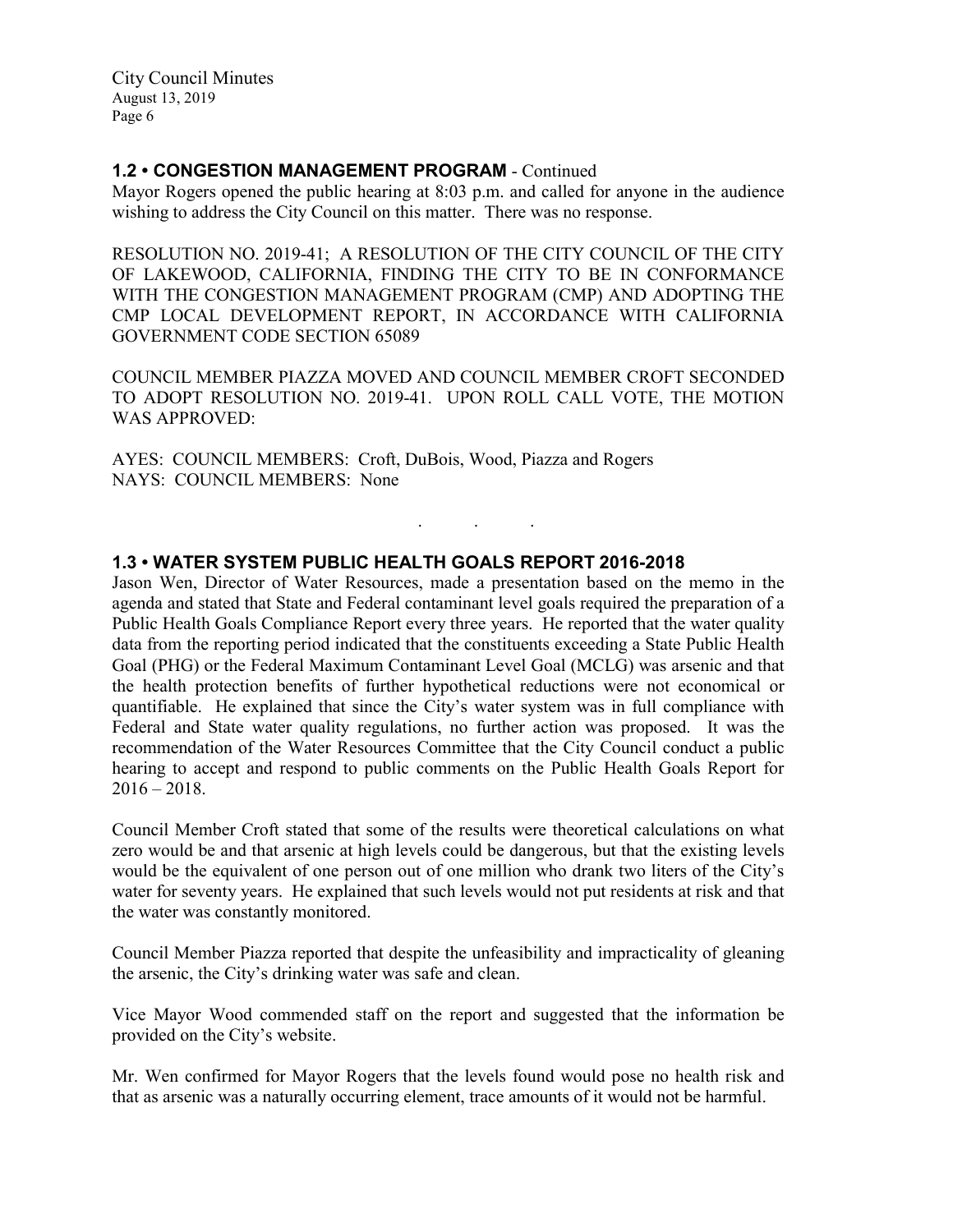## **1.3 • WATER SYSTEM PUBLIC HEALTH GOALS REPORT 2016-2018** - Continued

Council Member Croft stated that those with a predisposition for having an allergic reaction to arsenic could opt for a reverse osmosis system that could be installed in residences.

Mr. McCormack explained that in addition to arsenic being a natural constituent, it was not unique to Lakewood and was a common element in most aquifers in the area.

Mayor Rogers opened the public hearing at 8:13 p.m. and called for anyone in the audience wishing to address the City Council on this matter. There was no response.

COUNCIL MEMBER DUBOIS MOVED AND COUNCIL MEMBER CROFT SECONDED TO ADOPT THE PUBLIC HEALTH GOALS REPORT FOR 2016–2018. UPON ROLL CALL VOTE, THE MOTION WAS APPROVED:

. . .

AYES: COUNCIL MEMBERS: Croft, DuBois, Wood, Piazza and Rogers NAYS: COUNCIL MEMBERS: None

## **3.1 • JUSTICE ASSISTANCE GRANT PROGRAM**

Joshua Yordt, Director of Public Safety, made a presentation based on the memo in the agenda and stated the City was eligible for an entitlement grant of \$17,872 through the Justice Assistance Grant (JAG) program. It was proposed that the funding be utilized to purchase a license plate reader (LPR) equipped vehicle through the L.A. County Sheriff's Department, which would expand the current LPR network of cameras. He reported that a second project was a special condition requirement through JAG that three percent of the funding, or about \$536, be set aside for the development and implementation of a replacement system for the current summary reporting system that FBI uses for their uniform crime reporting. He concluded by stating it was the recommendation of staff that the City Council approve the submittal of the JAG Program funding for the vehicle mounted License Plate Reader system; authorize the City Manager to apply for the grant and sign the appropriate paperwork; and direct the Director of Administrative Services to appropriate \$17,872 of JAG funds in the FY2019-2020 budget when the grant was awarded.

Mr. Yordt confirmed for Vice Mayor Wood that the grant funds would be utilized as stated and could not be used for salaries, however, they could be used towards implementation and development of the National Incident Based Reporting System project, which might include the hiring of consultants.

Mayor Rogers commended the successes of the the automatic license plate readers citing the high number of stolen cars that had been identified and recovered. He stated that the unit would be exclusively for use within the City and was considered to be a worthwhile expenditure of funds that would enhance public safety.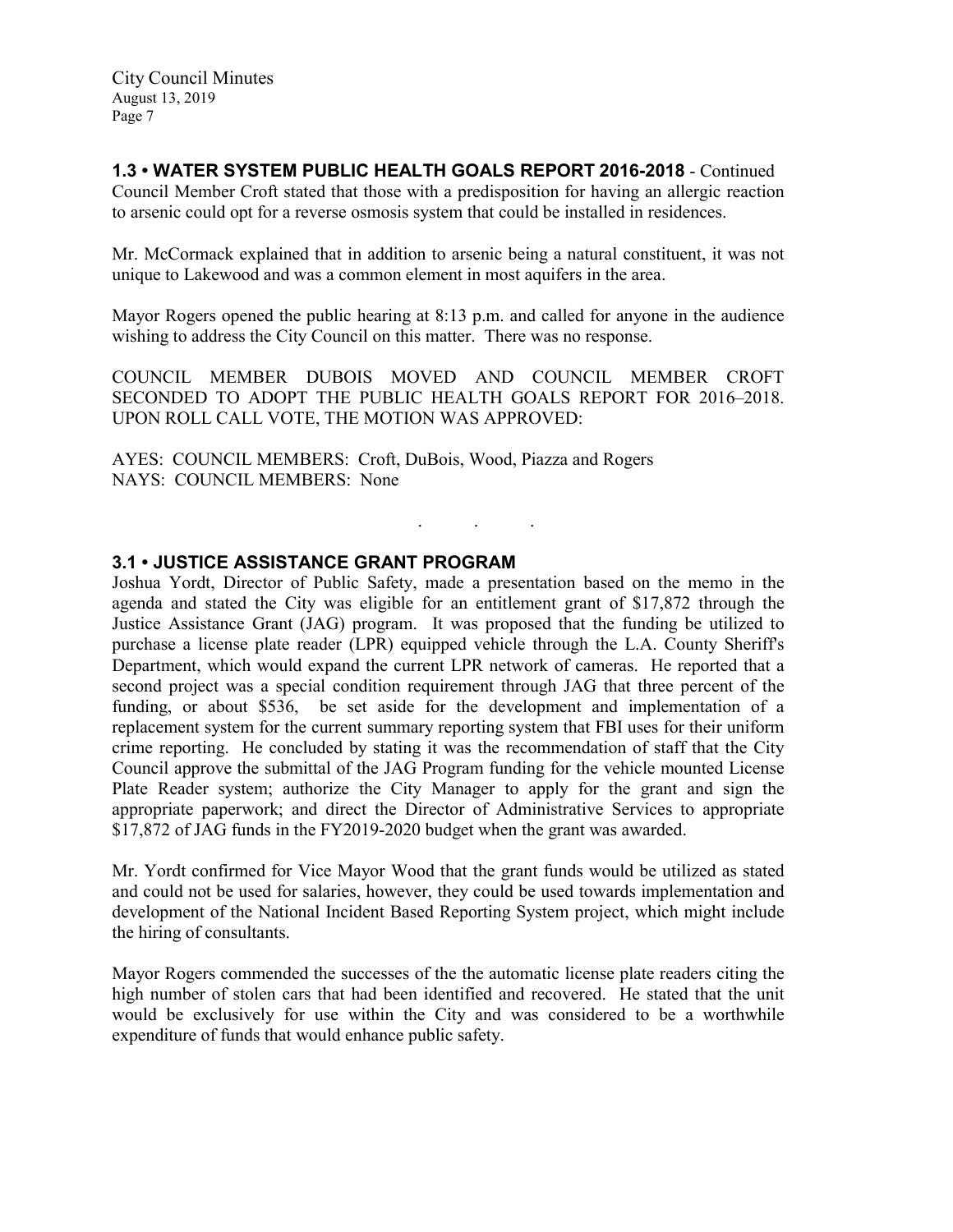## **3.1 • JUSTICE ASSISTANCE GRANT PROGRAM** - Continued

In response to Vice Mayor Wood's inquiry regarding statistics, Mr. Yordt stated that the cameras that would be placed on the vehicle were part of the same system and would go into the same database. Mayor Rogers explained that the Sheriff's Department had been working on coding the hits received from the ALPR cameras and that there would be more readily available statistical reporting.

COUNCIL MEMBER DUBOIS MOVED AND COUNCIL MEMBER CROFT SECONDED TO APPROVE STAFF'S RECOMMENDATIONS. UPON ROLL CALL VOTE, THE MOTION WAS APPROVED:

. . .

AYES: COUNCIL MEMBERS: Croft, DuBois, Wood, Piazza and Rogers NAYS: COUNCIL MEMBERS: None

## **3.2 • CONSULTING SERVICES FOR WELL #28 DRILLING PROJECT**

The Water Resources Director made a presentation based on the report in the agenda and reported that in 2017, the Department of Water Resources' Water System Master Plan identified the need to drill a new well to maintain water system production capacity. A Request for Proposals (RFP) was prepared for contractors to provide a well designed report, Drinking Water Source Assessment and Protection report, plans and specifications for the drilling phase of a water production well; in addition to providing construction management and inspection services. He stated that the Water System Master Plan provided details of the City's historical and future projected demands, water supply sources and water quality requirements, water production and distribution facilities, and its finished water pumping, storage and distribution facilities. An RFP to provide consulting services to assist staff in developing plans and specifications to bid the construction of drilling a new well had been developed and five proposals were received by the submittal deadline. It was recommended that the City Council award a Professional Services Agreement (PSA) for Consulting Services for Water Well #28 Drilling Project to Geoscience Support Services, Inc. of La Verne, CA until such time that a notice of completion was filed for the construction of drilling a new well for a not-to-exceed cost of \$189,000 by June 30, 2022, and authorize the Mayor to execute the contract.

Council Member Croft stated that there were adequate funds in the Capital Improvement Plan to carry out the work.

Mr. Wen clarified for Vice Mayor Wood that the project would take two to three years.

Responding to Vice Mayor Wood's questions regarding the location of the project, Mr. Wen explained that it would be located off site in the vicinity of the print shop.

Council Member Croft explained that there would be usual notification to area residents to inform them of the project.